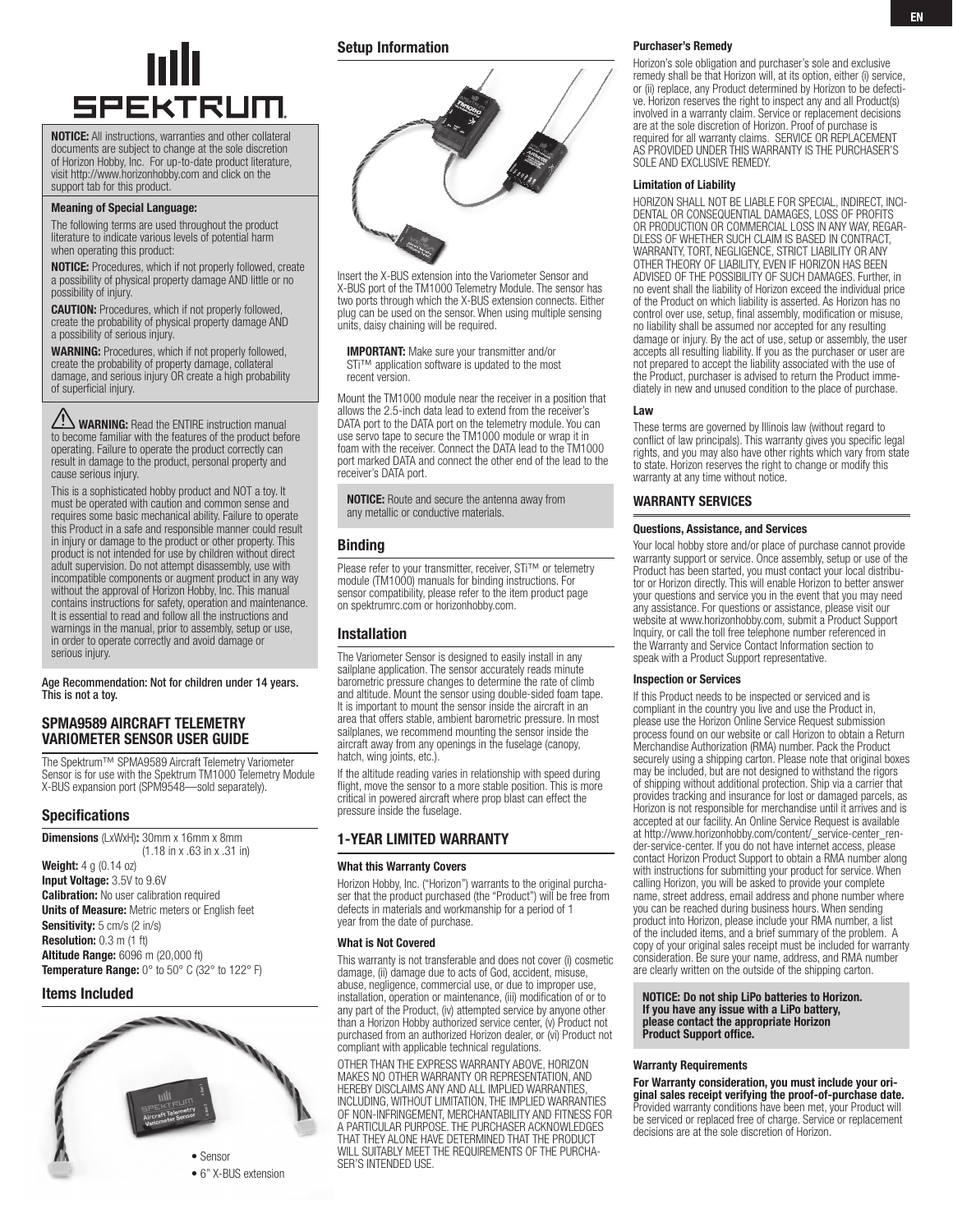#### Non-Warranty Service

Should your service not be covered by warranty, service will be completed and payment will be required without notification or estimate of the expense unless the expense exceeds 50% of the retail purchase cost. By submitting the item for service you are agreeing to payment of the service without notification. Service estimates are available upon request. You must include this request with your item submitted for service. Non-warranty service estimates will be billed a minimum of ½ hour of labor. In addition you will be billed for return freight. Horizon accepts money orders and cashier's checks, as well as Visa, MasterCard, American Express, and Discover cards. By submitting any item to Horizon for service, you are agreeing to Horizon's Terms and Conditions found on our website http://www.horizonhobby.com/content/ \_service-center\_render-service-center.

ATTENTION: Horizon service is limited to Product compliant in the country of use and ownership. If received, a non-compliant Product will not be serviced. Further, the sender will be responsible for arranging return shipment of the un-serviced Product, through a carrier of the sender's choice and at the sender's expense. Horizon will hold non-compliant Product for a period of 60 days from notification, after which it will be discarded.

#### Warranty and Service Contact Information

| <b>Country of Purchase</b> | <b>Horizon Hobby</b>                                      | <b>Contact Information</b>                                        | <b>Address</b>                                                                                    |
|----------------------------|-----------------------------------------------------------|-------------------------------------------------------------------|---------------------------------------------------------------------------------------------------|
| United States of America   | Horizon Service Center<br>(Repairs and Repair Requests)   | servicecenter.horizonhobby.com/<br>RequestForm/                   |                                                                                                   |
|                            | Horizon Product Support<br>(Product Technical Assistance) | www.quickbase.com/<br>db/bghj7ey8c?a=GenNewRecord<br>888-959-2305 | 4105 Fieldstone Rd<br>Champaign, Illinois 61822<br><b>USA</b>                                     |
|                            | Sales                                                     | sales@horizonhobby.com<br>888-959-2305                            |                                                                                                   |
| United Kingdom             | Service/Parts/Sales:<br>Horizon Hobby Limited             | sales@horizonhobby.co.uk<br>+44 (0) 1279 641 097                  | Units 1-4, Ployters Rd<br>Staple Tye<br>Harlow<br>Essex<br>CM <sub>18</sub> 7NS<br>United Kingdom |
| Germany                    | Horizon Technischer Service                               | service@horizonhobby.de<br>+49 (0) 4121 2655 100                  | Christian-Junge-Straße 1<br>25337 Elmshorn, Germany                                               |
|                            | Sales: Horizon Hobby GmbH                                 |                                                                   |                                                                                                   |
| France                     | Service/Parts/Sales:<br>Horizon Hobby SAS                 | infofrance@horizonhobby.com<br>+33 (0) 1 60 18 34 90              | 11 Rue Georges Charpak<br>77127 Lieusaint, France                                                 |
| China                      | Service/Parts/Sales:<br>Horizon Hobby - China             | info@horizonhobby.com.cn<br>+86 (021) 5180 9868                   | Room 506, No. 97<br>Changshou Rd.<br>Shanghai, China 200060                                       |

# Compliance Information for the European Union



Declaration of Conformity (in accordance with ISO/IEC 17050-1)

No. HH2013041901

Product(s): Aircraft Telemetry Total Energy Vario Sensor Item Number(s): SPMA9589

The object of declaration described above is in conformity with the requirements of the specifications listed below, following the provisions of the EMC Directive 2004/108/EC:

EN55022:2010 + AC:2011 EN55024:2010

Signed for and on behalf of: Horizon Hobby, Inc. Champaign, IL USA

April 19, 2013

 $292$ 

Steven A. Hall Executive Vice President and Chief Operating Officer International Operations and Risk Management Horizon Hobby, Inc.



This product must not be disposed of with other waste. Instead, it is the user's responsibility to dispose of their waste equipment by handing it over to a designated collection point for the recycling of waste electrical and electronic equipment. The separate collection and recycling of your waste equipment at the time of disposal will help to conserve natural resources and ensure that it is recycled in a manner that protects human health and the environment. For more information about where you can drop off your waste equipment for recycling, please contact your local city office, your household waste disposal service or where you purchased the product.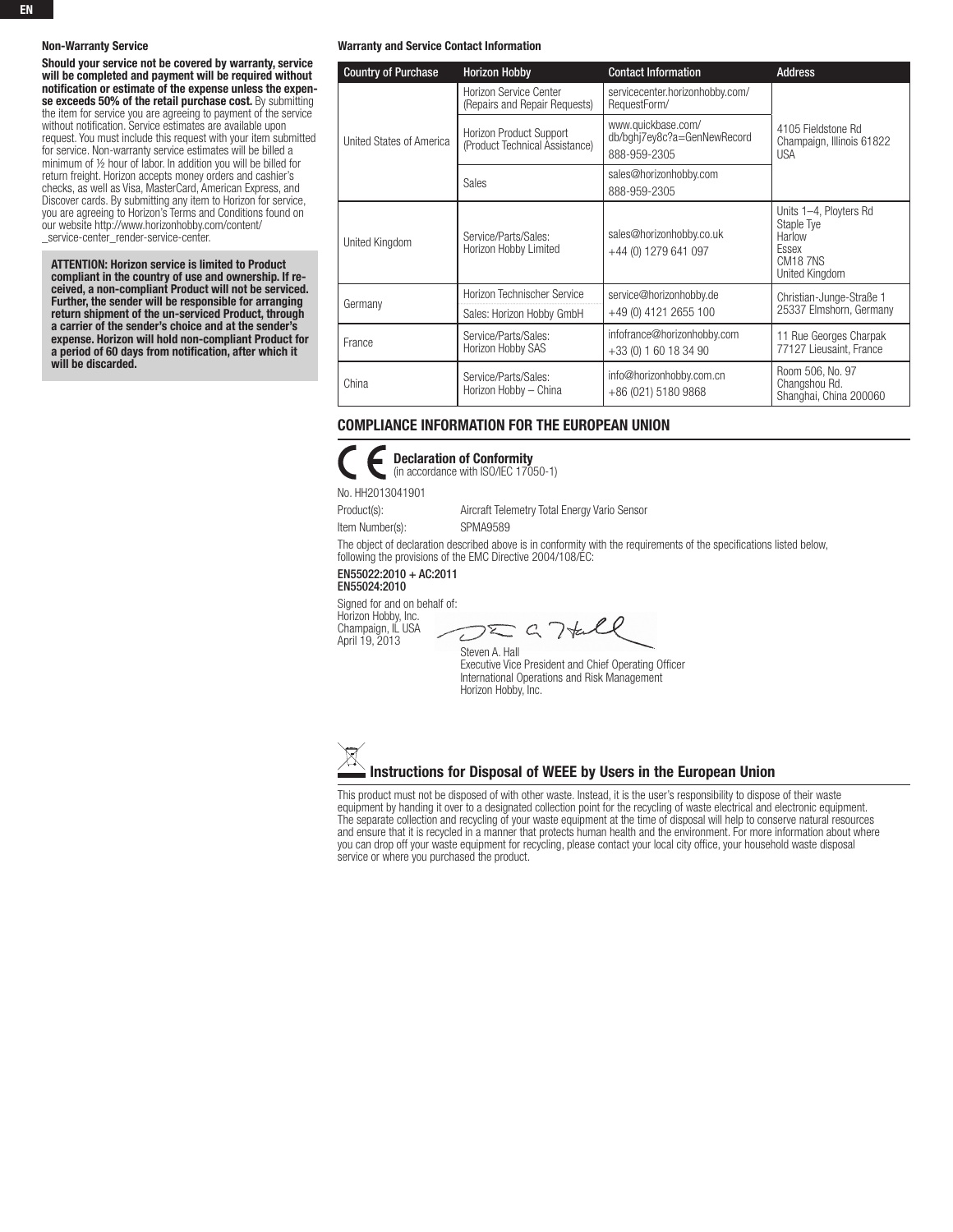# **SPEKTRUM**

HINWEIS: Alle Anweisungen, Garantien und dazugehörigen Dokumente können ohne Ankündigung von Horizon Hobby geändert werden. Eine aktuelle Version ersehen Sie bitte unter: www.horizonhobby.com unter Support für dieses Produkt.

#### Erklärung der Begriffe:

Die folgenden Begriffe erklären die Gefährdungsstufen im Umgang mit dem Produkt:

Hinweis: Verfahren die nicht ordnungsgemäß durchgeführt werden, beinhalten die Möglichkeiten einer Beschädigung und maximal ein kleines Risiko einer Verletzung.

ACHTUNG: Verfahren die nicht ordnungsgemäß durchgeführt werden, beinhalten die Wahrscheinlichkeit einer Beschädigung und das Risiko einer ernsthaften Verletzung.

WARNUNG: Wenn diese Verfahren nicht korrekt befolgt werden, ergeben sich wahrscheinlich Sachschäden, Kollateralschäden und schwere Verletzungen ODER mit hoher Wahrscheinlichkeit oberflächliche Verletzungen.

**ZEN WARNUNG:** Lesen Sie sorgfältig die gesamte<br>Bedienungsanleitung durch und machen sich vor dem Betrieb mit dem Produkt vertraut. Falscher und oder nicht sachgemäßer Umgang kann zu Beschädigungen am Produkt, eigenen und fremden Eigentum und ernsthaften Verletzungen führen.

Bitte beachten Sie, dass dieses Produkt ein hoch entwickeltes Hobby Produkt und kein Spielzeug ist. Es erfordert bei dem Betrieb Aufmerksamkeit und grundlegende mechanische Fähigkeiten. Falscher, nicht sachgemäßer Umgang kann zu Beschädigungen an eigenem oder fremden Eigentum oder zu Verletzungen an sich selbst oder Dritter führen. Versuchen Sie nicht dieses Produkt auseinander zu bauen, oder es mit Komponenten zu betreiben die nicht ausdrücklich mit Genehmigung von Horizon Hobby dafür geeignet sind. Dieses Produkt ist nicht für den Gebrauch von Kindern ohne direkte Aufsicht durch ihre Eltern bestimmt. Die Bedienungsanleitung enthält Anweisungen und wichtige Informationen für die Sicherheit und Betrieb. Es ist daher notwendig, allen darin enthaltenen Anweisungen und Warnungen Folge zu leisten und diese Anleitung vor dem Zusammenbau und Inbetriebnahme sorgfältig durch zu lesen.

Nicht geeignet für Kinder unter 14 Jahren. Dies ist kein Spielzeug.

# SPMA9589 AIRCRAFT TELEMETRIE Variometer Sensor Bedienungsanleitung

Der Spektrum SPMA9589 Aircraft Telemetrie Variometer Sensor ist für den Gebrauch mit dem Spektrum TM1000 Telemetrie Modul X-BUS Expansion Port vorgesehen. (SPM9548—separat erhältlich).

# Spezifikationen

Maße (LxWxH): 30mm x 16mm x 8mm Gewicht: 4 g Eingangsspannung: 3.5V bis 9.6V Kalibierung: Keine Kalibierung notwendig Maßeinheiten: Metrisch oder Fuß Sensitivität: 5 cm/s Höhenmesser Auflösung: 0.3 m Maximale Höhe: 6096 m Temperatur Bereich: 0° bis 50° C

Im Lieferumfang Enthalten



# Anschlußinformation



Verbinden Sie die X-Bus Verlängerung mit dem Variometer Sensor und den X-Bus Anschluß des TM1000 Telemetrie Modules. Der Sensor hat zwei Anschlußmöglichkeiten, Sie können einen davon wählen. Sollten Sie mehrere Sensoren verwenden müssen diese in Reihe geschaltet werden.

WICHTIG: Bitte stellen Sie sicher, dass ihr Sender und/ oder STI App Software auf dem neuesten Stand ist.

Montieren Sie das TM1000 Modul in ausreichender Kabelentfernung in der Nähe des Dataportanschlusses des Empfängers. Verwenden Sie zur Befestigung Servotape oder wickeln ihn zusammen mit dem Empfänger in Schaumstoff ein. Schließen Sie das Datenkabel in den DATA Port des TM1000 Moduls an und das andere Ende in den DATA Port des Empfängers.

**HINWEIS:** Führen und sichern Sie die Antenne weg von metallischen oder leitenden Gegenständen.

# Binden

Bitte lesen Sie in der Bedienungsanleitung ihres Senders, Empfängers STi oder Telemetriemodul (TM1000) informationen. Zur Sensorkompatibilität lesen Sie bitte auf der Produktseite von Spektrumrc.com oder Horizonhobby.com.

# Einbau

Der Variometersensor wurde für eine einfache Montage in jedes Segelflugzeug entwickelt. Der Sensor registriert Schwankungen im Luftdruck um Steig/Sinkraten und die Flughöhe zu ermitteln.

Montieren Sie den Sensor mit doppelseitigem Klebeband im Rumpfinneren bei Segelflugzeugen an einer Position weg von Öffnungen im Rumpf wie zum Beispiel Kabinenhauben, Klappen, Flächenanschlüsse etc.

Sollte sich die Anzeige der Flughöhe in Relation mit der Geschwindigkeit verändern montieren Sie den Sensor an einer ruhigeren Position. Das ist bei motorgetriebenen Flugzeugen kritischer, da der Propellerabwind den Rumpfinnendruck beeinflussen kann.

# garantie und service informationen

# Garantiezeitraum

Exklusive Garantie Horizon Hobby Inc (Horizon) garantiert, dass dasgekaufte Produkt frei von Material- und Montagefehlern ist. Der Garantiezeitraum entspricht den gesetzlichen Bestimmung des Landes, in dem das Produkt erworben wurde. In Deutschland beträgt der Garantiezeitraum 6 Monate und der Gewährleistungszeitraum 18 Monate nach dem Garantiezeitraum.

## Einschränkungen der Garantie

(a) Die Garantie wird nur dem Erstkäufer (Käufer) gewährt und kann nicht übertragen werden. Der Anspruch des Käufers besteht in der Reparatur oder dem Tausch im Rahmen dieser Garantie. Die Garantie erstreckt sich ausschließlich auf Produkte, die bei einem autorisierten Horizon Händler erworben wurden. Verkäufe an dritte werden von dieser Garantie nicht gedeckt. Garantieansprüche werden nur angenommen, wenn ein gültiger Kaufnachweis erbracht wird. Horizon behält sich das Recht vor, diese Garantiebestimmungen ohne Ankündigung zu ändern oder modifizieren und widerruft dann bestehende Garantiebestimmungen.

(b) Horizon übernimmt keine Garantie für die Verkaufbarkeit des Produktes, die Fähigkeiten und die Fitness des Verbrauchers für einen bestimmten Einsatzzweck des Produktes. Der Käufer allein ist dafür verantwortlich, zu prüfen, ob das Produkt seinen Fähigkeiten und dem vorgesehenen Einsatzzweck entspricht.

(c) Ansprüche des Käufers Es liegt ausschließlich im Ermessen von Horizon, ob das Produkt, bei dem ein Garantiefall festgestellt wurde, repariert oder ausgetauscht wird. Dies sind die exklusiven Ansprüche des Käufers, wenn ein Defekt festgestellt wird.

Horizon behält sich vor, alle eingesetzten Komponenten zu prüfen, die in den Garantiefall einbezogen werden können. Die Entscheidung zur Reparatur oder zum Austausch liegt nur bei Horizon. Die Garantie schließt kosmetische Defekte oder Defekte, hervorgerufen durch höhere Gewalt, falsche Behandlung des Produktes, falscher Einsatz des Produktes, kommerziellen Einsatz oder Modifikationen irgendwelcher Art aus.

Die Garantie schließt Schäden, die durch falschen Einbau, falsche Handhabung, Unfälle, Betrieb, Service oder Reparaturversuche, die nicht von Horizon ausgeführt wurden aus. Rücksendungen durch den Käufer direkt an Horizon oder eine seiner Landesvertretung bedürfen der Schriftform.

# Schadensbeschränkung

Horizon ist nicht für direkte oder indirekte Folgeschäden, Einkommensausfälle oder kommerzielle Verluste, die in irgendeinem Zusammenhang mit dem Produkt stehen verantwortlich, unabhängig ab ein Anspruch im Zusammenhang mit einem Vertrag, der Garantie oder der Gewährleistung erhoben werden. Horizon wird darüber hinaus keine Ansprüche aus einem Garantiefall akzeptieren, die über den individuellen Wert des Produktes hinaus gehen. Horizon hat keinen Einfluss auf den Einbau, die Verwendung oder die Wartung des Produktes oder etwaiger Produktkombinationen, die vom Käufer gewählt werden. Horizon übernimmt keine Garantie und akzeptiert keine Ansprüche für in der folge auftretende Verletzungen oder Beschädigungen. Mit der Verwendung und dem Einbau des Produktes akzeptiert der Käufer alle aufgeführten Garantiebestimmungen ohne Einschränkungen und Vorbehalte.

Wenn Sie als Käufer nicht bereit sind, diese Bestimmungen im Zusammenhang mit der Benutzung des Produktes zu akzeptieren, werden Sie gebeten, dass Produkt in unbenutztem Zustand in der Originalverpackung vollständig bei dem Verkäufer zurückzugeben.

#### Sicherheitshinweise

Dieses ist ein hochwertiges Hobby Produkt und kein Spielzeug. Es muss mit Vorsicht und Umsicht eingesetzt werden und erfordert einige mechanische wie auch mentale Fähigkeiten. Ein Versagen, das Produkt sicher und umsichtig zu betreiben kann zu Verletzungen von Lebewesen und Sachbeschädigungen erheblichen Ausmaßes führen. Dieses Produkt ist nicht für den Gebrauch durch Kinder ohne die Aufsicht eines Erziehungsberechtigten vorgesehen. Die Anleitung enthält Sicherheitshinweise und Vorschriften sowie Hinweise für die Wartung und den Betrieb des Produktes. Es ist unabdingbar, diese Hinweise vor der ersten Inbetriebnahme zu lesen und zu verstehen. Nur so kann der falsche Umgang verhindert und Unfälle mit Verletzungen und Beschädigungen vermieden werden.

## Fragen, Hilfe und Reparaturen

Ihr lokaler Fachhändler und die Verkaufstelle können eine Garantiebeurteilung ohne Rücksprache mit Horizon nicht durchführen. Dies gilt auch für Garantiereparaturen. Deshalb kontaktieren Sie in einem solchen Fall den Händler, der sich mit Horizon kurz schließen wird, um eine sachgerechte Entscheidung zu fällen, die Ihnen schnellst möglich hilft.

#### Wartung und Reparatur

Muss Ihr Produkt gewartet oder repariert werden, wenden Sie sich entweder an Ihren Fachhändler oder direkt an Horizon.

Rücksendungen/Reparaturen werden nur mit einer von Horizon vergebenen RMA Nummer bearbeitet. Diese Nummer erhalten Sie oder ihr Fachhändler vom technischen Service. Mehr Informationen dazu erhalten Sie im Serviceportal unter www. Horizonhobby.de oder telefonisch bei dem technischen Service von Horizon.

Packen Sie das Produkt sorgfältig ein. Beachten Sie, dass der Originalkarton in der Regel nicht ausreicht, um beim Versand nicht beschädigt zu werden. Verwenden Sie einen Paketdienstleister mit einer Tracking Funktion und Versicherung, da Horizon bis zur Annahme keine Verantwortung für den Versand des Produktes übernimmt. Bitte legen Sie dem Produkt einen Kaufbeleg bei, sowie eine ausführliche Fehlerbeschreibung und eine Liste aller eingesendeten Einzelkomponenten. Weiterhin benötigen wir die vollständige Adresse, eine Telefonnummer für Rückfragen, sowie eine Email Adresse.

## Garantie und Reparaturen

Garantieanfragen werden nur bearbeitet, wenn ein Originalkaufbeleg von einem autorisierten Fachhändler beiliegt, aus dem der Käufer und das Kaufdatum hervorgeht. Sollte sich ein Garantiefall bestätigen wird das Produkt repariert oder ersetzt. Diese Entscheidung obliegt einzig Horizon Hobby.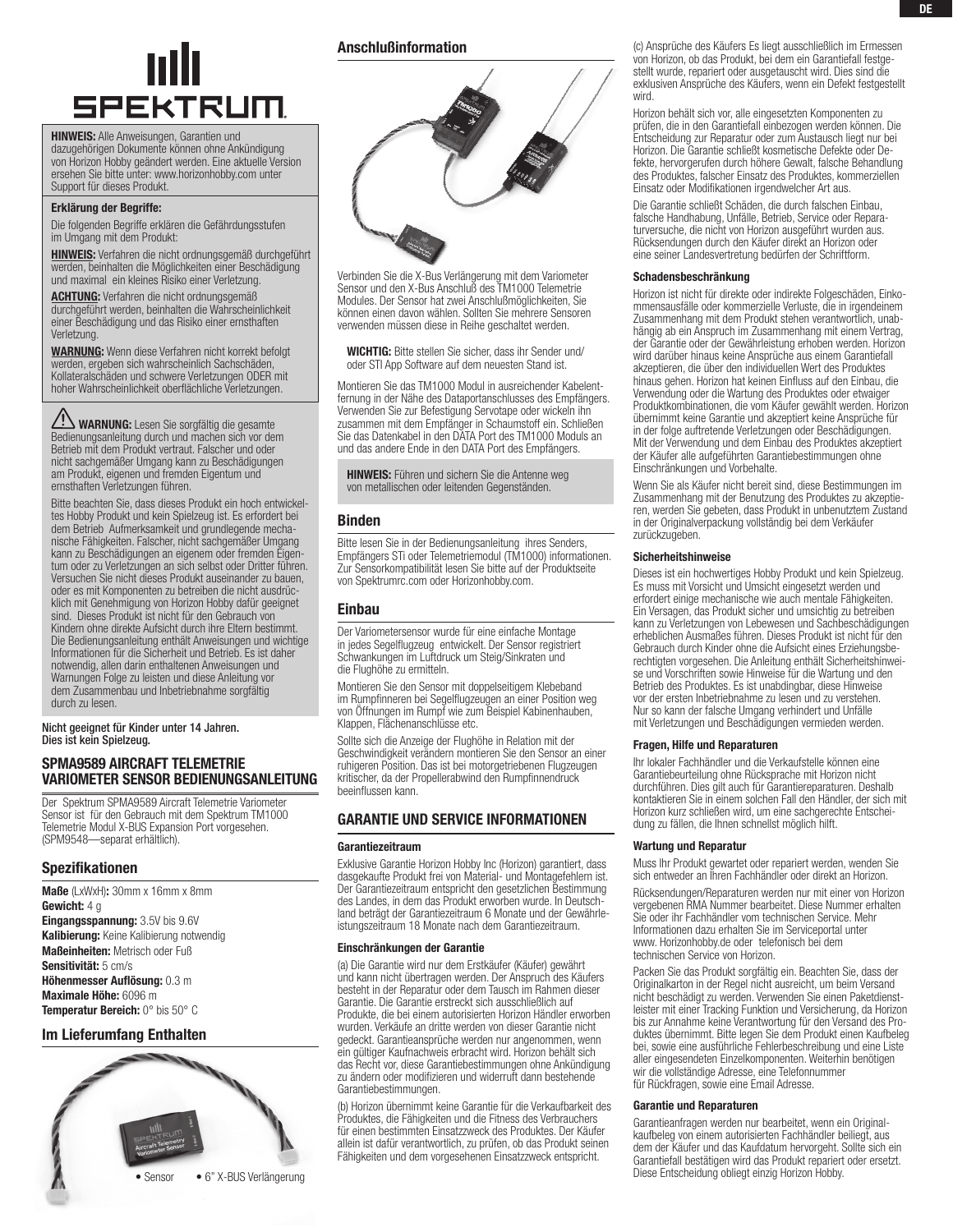## Kostenpflichtige Reparaturen

Liegt eine kostenpflichtige Reparatur vor, erstellen wir einen Kostenvoranschlag, den wir Ihrem Händler übermitteln. Die Reparatur wird erst vorgenommen, wenn wir die Freigabe des Händlers erhalten. Der Preis für die Reparatur ist bei Ihrem Händler zu entrichten. Bei kostenpflichtigen Reparaturen werden mindestens 30 Minuten Werkstattzeit und die Rückversandkosten in Rechnung gestellt. Sollten wir nach 90 Tagen keine Einverständniserklärung zur Reparatur vorliegen haben, behalten wir uns vor, das Produkt zu vernichten oder anderweitig zu verwerten.

**ZEN ACHTUNG:** Kostenpflichtige Reparaturen nehmen<br>wir nur für Elektronik und Motoren vor. Mechanische Reparaturen, besonders bei Hubschraubern und RC-Cars sind extrem aufwendig und müssen deshalb vom Käufer selbst vorgenommen werden.

#### Garantie und Service Kontaktinformationen

| Land des Kauf | <b>Horizon Hobby</b>                                   | Adresse        | Telefon / E-mail Adresse '                       |
|---------------|--------------------------------------------------------|----------------|--------------------------------------------------|
| Deutschland   | Horizon Technischer Service   Christian-Junge-Straße 1 | 25337 Elmshorn | +49 (0) 4121 2655 100<br>service@horizonhobbv.de |

# Konformitätshinweise für die Europäische Union



Konformitätserklärung laut Allgemeine Anforderungen (ISO/IEC 17050-1:2004, korrigierte Fassung 2007-06-15); Deutsche und Englische Fassung EN ISO/IEC 17050-1:2010 Declaration of conformity (in accordance with ISO/IEC 17050-1)

Nu. HH2013041901

Horizon Hobby GmbH Christian-Junge-Straße 1 D-25337 Elmshorn

erklärt das Produkt: Aircraft Telemetry Total Energy Vario Sensor (SPMA9589)<br>declares the product: Aircraft Telemetry Total Energy Vario Sensor (SPMA9589) Aircraft Telemetry Total Energy Vario Sensor (SPMA9589)

im Einklang mit den Anforderungen der unten aufgeführten Bestimmungen nach den Bestimmungen der europäischen EMV-Richtlinie 2004/108/EG:

The object of declaration described above is in conformity with the requirements of the specifications listed below, following the provisions of the European EMC Directive 2004/108/EC:

EN55022:2010 + AC:2011 EN55024:2010



Elmshorn, 19.04.2013

 $DZG74l$ Steven A. Hall Geschäfstführer Managing Director

Birgit Schamuhn Geschäftsführerin

Managing Director

Horizon Hobby GmbH; Christian-Junge-Straße 1; D-25337 Elmshorn HR Pi: HRB 1909; UStIDNr.:DE812678792; Str.Nr.: 1829812324

Geschäftsführer Birgit Schamuhn, Steven A. Hall

Tel.: +49 (0) 4121 2655 100 • Fax: +49 (0) 4121 2655 111 eMail: info@horizonhobby.de; Internet: www.horizonhobby.de Es gelten unsere allgemeinen Geschäftsbedingungen, die in unseren Geschäftsräumen eingesehen werden können. Ware bleibt bis zur vollständigen Bezahlung Eigentum der Horizon Hobby GmbH



Dieses Produkt darf nicht über den Hausmüll entsorgt werden. Es ist die Verantwortung des Benutzers, dass Produkt an einer registrierten Sammelstelle für Elektroschrott abzugeben diese Verfahren stellt sicher, dass die Umwelt geschont wird und natürliche Ressourcen nicht über die Gebühr beansprucht werden. Dadurch wird das Wohlergehen der menschlichen Gemeinschaft geschützt. Für weitere Informationen, wo der Elektromüll entsorgt werden kann, können Sie Ihr Stadtbüro oder Ihren lokalen Entsorger kontaktieren.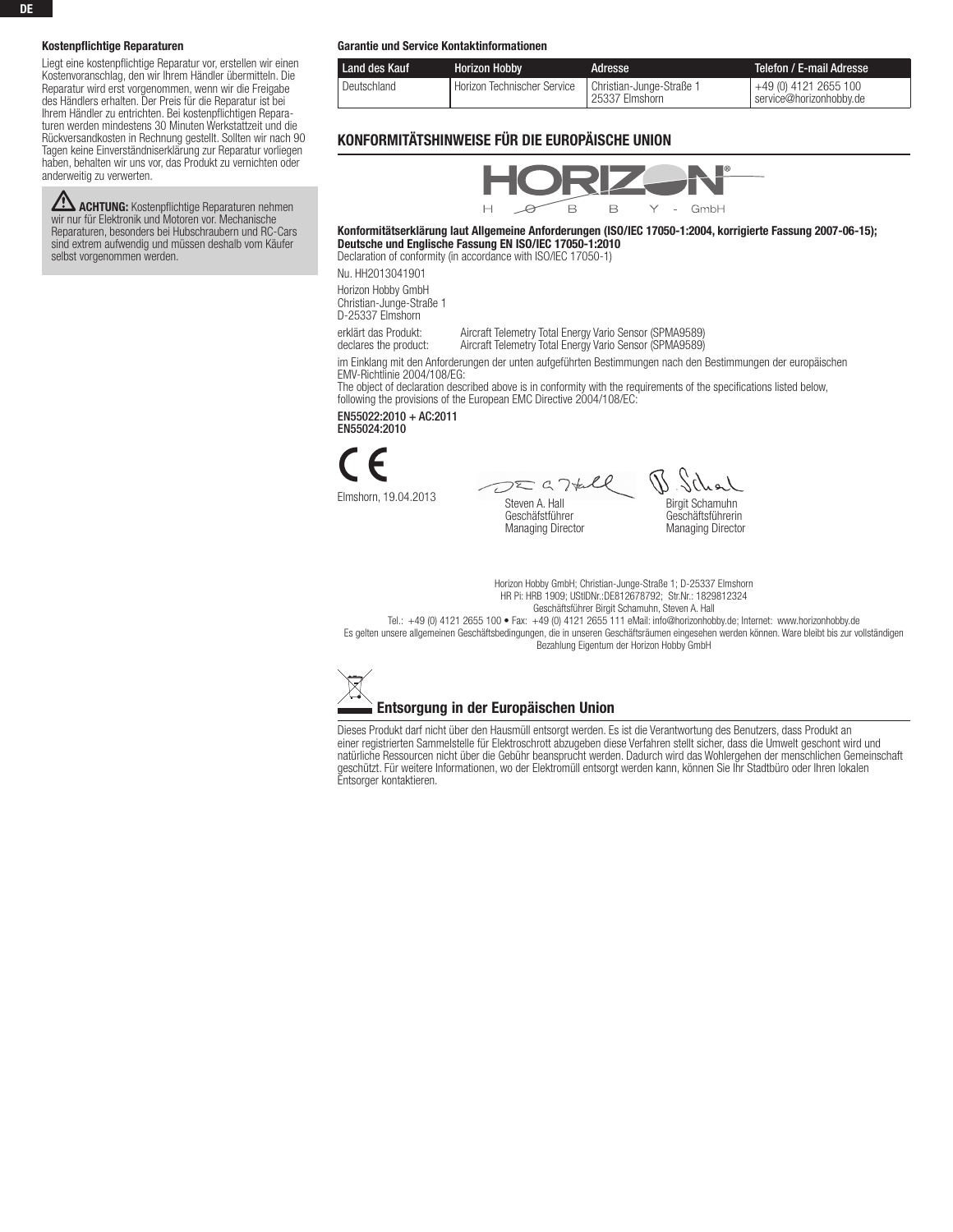

REMARQUE: Toutes les instructions, garanties et autres documents de garantie sont sujets à la seule discrétion de Horizon Hobby, Inc. Veuillez, pour une littérature produits bien à jour, faire un tour sur http://www.horizonhobby.com et cliquez sur l'ongl et de support de ce produit.

#### SIGNIFICATION DE CERTAINS MOTS:

Les termes suivants servent, dans toute la documentation des produits, à désigner différents niveaux de blessures potentielles lors de l'utilisation de ce produit:

REMARQUE: Procédures, qui si elles ne sont pas suivies correctement, créent une probabilité potentielle de dégâts matériels physiques ET un risque faible ou inexistant de blessures.

ATTENTION: Procédures, qui si elles ne sont pas suivies correctement, créent une probabilité potentielle de dégâts matériels physiques ET un risque de blessures graves.

**AVERTISSEMENT:** Procédures qui, si elles ne sont pas suivies correctement, créent un risque de dégâts matériels physiques, de dégâts collatéraux et un risque de blessures graves OU créent un risque élevé de blessures superficielles.

AUERTISSEMENT: Lisez la TOTALITE du manuel d'utilisation afin de vous familiariser avec les caractéristiques du produit avant de le faire fonctionner. Une utilisation incorrecte du produit peut avoir comme résultat un endommagement du produit lui-même, celui de propriétés personnelles voire entraîner des blessures graves.

Ceci est un produit de loisirs perfectionné et NON PAS un jouet. Il doit être manipulé avec prudence et bon sens et requiert quelques aptitudes de base à la mécanique. L'incapacité à manipuler ce produit de manière sûre et responsable peut provoquer des blessures ou des dommages au produit ou à d'autres biens. Ce produit n'est pas destiné à être utilisé par des enfants sans la surveillance directe d'un adulte. Ne pas essayer de démonter le produit, de l'utiliser avec des composants incompatibles ou d'en améliorer les performances sans l'approbation de Horizon Hobby, Inc. Ce manuel comporte des instructions de sécurité, de mise en oeuvre et d'entretien. Il est capital de lire et de respecter toutes les instructions et avertissements du manuel avant l'assemblage, le réglage ou l'utilisation afin de le manipuler correctement et d'éviter les dommages ou les blessures graves.

14 ans et plus. Ceci n'est pas un jouet.

# Manuel d'utilisation du capteur variomètre pour télémétrie avion SPMA9589

Le capteur variomètre pour télémétrie avion Spektrum SPMA9589 est conçu pour un usage avec le port d'expansion du module de télémétrie X-BUS Spektrum TM1000 (SPM9548—Vendu séparément).

## **Caractéristiques**

Dimensions: 30mm x 16mm x 8mm Masse: 4 g Tension d'alimentation: 3.5–9.6V Etalonnage: Ne requiert pas d'étalonnage Unité de mesure: Métrique ou Anglaise Sensibilité: 5 cm/s Résolution: 0.3 m Plage de mesure: 6096 m Températures: de 0 à 50° C

## Eléments inclus



## Informations de Branchement



Branchez l'extension X-BUS sur le capteur variomètre et sur le port X-BUS du module de télémétrie TM1000. Le capteur comporte deux ports auxquels peut être connectée l'extension X-BUS. Il est possible d'utiliser chacune des prises du capteur. Il faudra, en cas d'utilisation de multiples capteurs, effectuer un branchement en série.

IMPORTANT : Contrôlez que le logiciel de votre émetteur et/ou l'appilication STi ont été mis à jour avec la dernière version.

Montez le module TM1000 à proximité du récepteur dans une position qui permette au câble de données de 63mm d'aller du port de données DATA du récepteur au port de données DATA du module de télémétrie. Vous pouvez utiliser du ruban adhésif pour fixer le module TM1000 ou l'envelopper dans de la mousse avec le récepteur. Connectez le câble de données DATA au port du TM1000 marqué DATA et connectez l'autre extrémité du câble dans le port DATA du récepteur.

REMARQUE : Orientez et fixez l'antenne à l'écart de tout matériau métallique ou conducteur.

## Affectation

Veuillez vous reporter au manuel de votre émetteur/récepteur/ STi ( SPMTR1000) ou module de télémétrie pour les instructions d'affectation. Référez-vous à la page produit correspondante sur le site spektrum.com ou horizonhobby.com pour des informations sur la compatibilité des capteurs.

# Installation

Le capteur variomètre a été conçu pour un montage facile dans tout type de planeur. La sonde lit avec précision les variations barométriques pour déterminer le taux de montée et l'altitude. Fixez la sonde à l'aide d'adhésif double-face. Il est très important de monter la sonde à l'intérieur dans une zone où la pression est stable. Dans la majorité des planeurs, nous vous recommandons d'installer la sonde à l'intérieur du fuselage à l'écart de toute ouverture (verrière, trappe, jonction d'aile, etc.).

Si la valeur affichée de l'altitude varie en fonction de la vitesse durant le vol, déplacez la sonde pour la placer à un endroit plus stable. Ce cas est plus fréquent sur les modèles motorisés où l'air brassé par l'hélice peut jouer sur la pression à l'intérieur du fuselage.

# garantie et rÉparations

#### Durée de la garantie

Garantie exclusive - Horizon Hobby, Inc. (Horizon) garantit que le Produit acheté (le « Produit ») sera exempt de défauts matériels et de fabrication à sa date d'achat par l'Acheteur. La durée de garantie correspond aux dispositions légales du pays dans lequel le produit a été acquis. La durée de garantie est de 6 mois et la durée d'obligation de garantie de 18 mois à l'expiration de la période de garantie.

## Limitations de la garantie

(a) La garantie est donnée à l'acheteur initial (« Acheteur ») et n'est pas transférable. Le recours de l'acheteur consiste en la réparation ou en l'échange dans le cadre de cette garantie. La garantie s'applique uniquement aux produits achetés chez un revendeur Horizon agréé. Les ventes faites à des tiers ne sont pas couvertes par cette garantie. Les revendications en garantie seront acceptées sur fourniture d'une preuve d'achat valide uniquement. Horizon se réserve le droit de modifier les dispositions de la présente garantie sans avis préalable et révoque alors les dispositions de garantie existantes.

(b) Horizon n'endosse aucune garantie quant à la vendabilité du produit ou aux capacités et à la forme physique de

l'utilisateur pour une utilisation donnée du produit. Il est de la seule responsabilité de l'acheteur de vérifier si le produit correspond à ses capacités et à l'utilisation prévue.

(c) Recours de l'acheteur – Il est de la seule discrétion d'Horizon de déterminer si un produit présentant un cas de garantie sera réparé ou échangé. Ce sont là les recours exclusifs de l'acheteur lorsqu'un défaut est constaté.

Horizon se réserve la possibilité de vérifier tous les éléments utilisés et susceptibles d'être intégrés dans le cas de garantie. La décision de réparer ou de remplacer le produit est du seul ressort d'Horizon. La garantie exclut les défauts esthétiques ou les défauts provoqués par des cas de force majeure, une manipulation incorrecte du produit, une utilisation incorrecte ou commerciale de ce dernier ou encore des modifications de quelque nature qu'elles soient. La garantie ne couvre pas les dégâts résultant d'un montage ou d'une manipulation erronés, d'accidents ou encore du fonctionnement ainsi que des tentatives d'entretien ou de réparation non effectuées par Horizon. Les retours effectués par le fait de l'acheteur directement à Horizon ou à l'une de ses représentations nationales requièrent une confirmation écrite.

#### Limitation des dégâts

Horizon ne saurait être tenu pour responsable de dommages conséquents directs ou indirects, de pertes de revenus ou de pertes commerciales, liés de quelque manière que ce soit au produit et ce, indépendamment du fait qu'un recours puisse être formulé en relation avec un contrat, la garantie ou l'obligation de garantie. Par ailleurs, Horizon n'acceptera pas de recours issus d'un cas de garantie lorsque ces recours dépassent la valeur unitaire du produit. Horizon n'exerce aucune influence sur le montage, l'utilisation ou la maintenance du produit ou sur d'éventuelles combinaisons de produits choisies par l'acheteur. Horizon ne prend en compte aucune garantie et n'accepte aucun recours pour les blessures ou les dommages pouvant en résulter. En utilisant et en montant le produit, l'acheteur accepte sans restriction ni réserve toutes les dispositions relatives à la garantie figurant dans le présent document.

Si vous n'êtes pas prêt, en tant qu'acheteur, à accepter ces dispositions en relation avec l'utilisation du produit, nous vous demandons de restituer au vendeur le produit complet, non utilisé et dans son emballage d'origine.

#### Indications relatives à la sécurité

Ceci est un produit de loisirs perfectionné et non un jouet. Il doit être utilisé avec précaution et bon sens et nécessite quelques aptitudes mécaniques ainsi que mentales. L'incapacité à utiliser le produit de manière sûre et raisonnable peut provoquer des blessures et des dégâts matériels conséquents. Ce produit n'est pas destiné à être utilisé par des enfants sans la surveillance par un tuteur. La notice d'utilisation contient des indications relatives à la sécurité ainsi que des indications concernant la maintenance et le fonctionnement du produit. Il est absolument indispensable de lire et de comprendre ces indications avant la première mise en service. C'est uniquement ainsi qu'il sera possible d'éviter une manipulation erronée et des accidents entraînant des blessures et des dégâts.

#### Questions, assistance et réparations

Votre revendeur spécialisé local et le point de vente ne peuvent effectuer une estimation d'éligibilité à l'application de la garantie sans avoir consulté Horizon. Cela vaut également pour les réparations sous garantie. Vous voudrez bien, dans un tel cas, contacter le revendeur qui conviendra avec Horizon d'une décision appropriée, destinée à vous aider le plus rapidement possible.

## Maintenance et réparation

Si votre produit doit faire l'objet d'une maintenance ou d'une réparation, adressez-vous soit à votre revendeur spécialisé, soit directement à Horizon. Emballez le produit soigneusement. Veuillez noter que le carton d'emballage d'origine ne suffit pas, en règle générale, à protéger le produit des dégâts pouvant survenir pendant le transport. Faites appel à un service de messagerie proposant une fonction de suivi et une assurance, puisque Horizon ne prend aucune responsabilité pour l'expédition du produit jusqu'à sa réception acceptée. Veuillez joindre une preuve d'achat, une description détaillée des défauts ainsi qu'une liste de tous les éléments distincts envoyés. Nous avons de plus besoin d'une adresse complète, d'un numéro de téléphone (pour demander des renseignements) et d'une adresse de courriel.

#### Garantie et réparations

Les demandes en garantie seront uniquement traitées en présence d'une preuve d'achat originale émanant d'un revendeur spécialisé agréé, sur laquelle figurent le nom de l'acheteur ainsi que la date d'achat. Si le cas de garantie est confirmé, le produit sera réparé Cette décision relève uniquement de Horizon Hobby.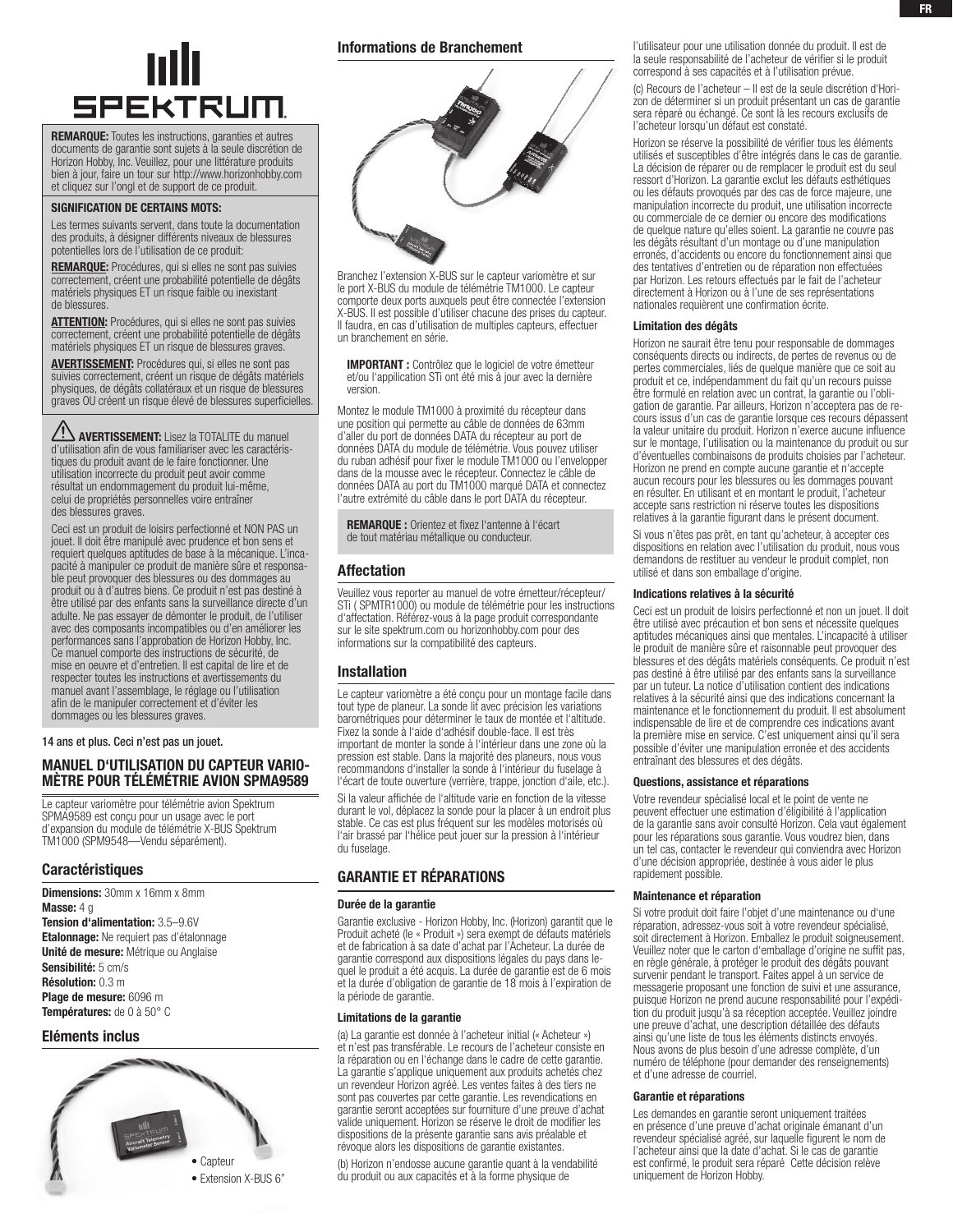#### Réparations payantes

En cas de réparation payante, nous établissons un devis que nous transmettons à votre revendeur. La réparation sera seulement effectuée après que nous ayons reçu la confirmation du revendeur. Le prix de la réparation devra être acquitté au revendeur. Pour les réparations payantes, nous facturons au minimum 30 minutes de travail en atelier ainsi que les frais de réexpédition. En l'absence d'un accord pour la réparation dans un délai de 90 jours, nous nous réservons la possibilité de détruire le produit ou de l'utiliser autrement.

**ATTENTION :** nous n'effectuons de réparations payantes que pour les composants électroniques et les moteurs. Les réparations touchant à la mécanique, en particulier celles des hélicoptères et des voitures radiocommandées, sont extrêmement coûteuses et doivent par conséquent être effectuées par l'acheteur lui-même.

#### Coordonnées de Garantie et réparations

| Pays d'achat | <b>Horizon Hobby</b> | Adresse                                           | Numéro de téléphone/Courriel                         |
|--------------|----------------------|---------------------------------------------------|------------------------------------------------------|
| France       | Horizon Hobby SAS    | 11 Rue Georges Charpak<br>77127 Lieusaint. France | +33 (0) 1 60 47 44 70<br>infofrance@horizonhobby.com |

# Informations de Conformité pour l'Union Européenne

|                  | Déclaration de conformité<br>(conformément à la norme ISO/IEC 17050-1) |  |
|------------------|------------------------------------------------------------------------|--|
| No. HH2013041901 |                                                                        |  |
|                  |                                                                        |  |

Produit(s): <br>
Numéro(s) d'article: 
SPMA9589<br>
SPMA9589

Numéro(s) d'article:

L'objet de la déclaration décrit ci-dessus est en conformité avec les exigences des spécifications énumérées ci-après, suivant les conditions de la directive EMC Directive 2004/108/EC:

# EN55022:2010 + AC:2011

EN55024:2010

Signé en nom et pour le compte de:

Horizon Hobby, Inc. Champaign, IL USA

19 avril 2013

 $\Sigma G$  7th  $\overline{C}$ Steven A. Hall

Vice-Président, Directeur Général Gestion Internationale des Activités et des Risques Horizon Hobby, Inc.



Ce produit ne doit pas être éliminé avec les ordures ménagères. Il est de la responsabilité de l'utilisateur de remettre le produit à un point de collecte officiel des déchets d'équipements électriques. Cette procédure permet de garantir le respect de l'environnement et l'absence de sollicitation excessive des ressources naturelles. Elle protège de plus le bien-être de la communauté humaine. Pour plus d'informations quant aux lieux d'éliminations des déchets d'équipements électriques, vous pouvez contacter votre mairie ou le service local de traitement des ordures ménagères.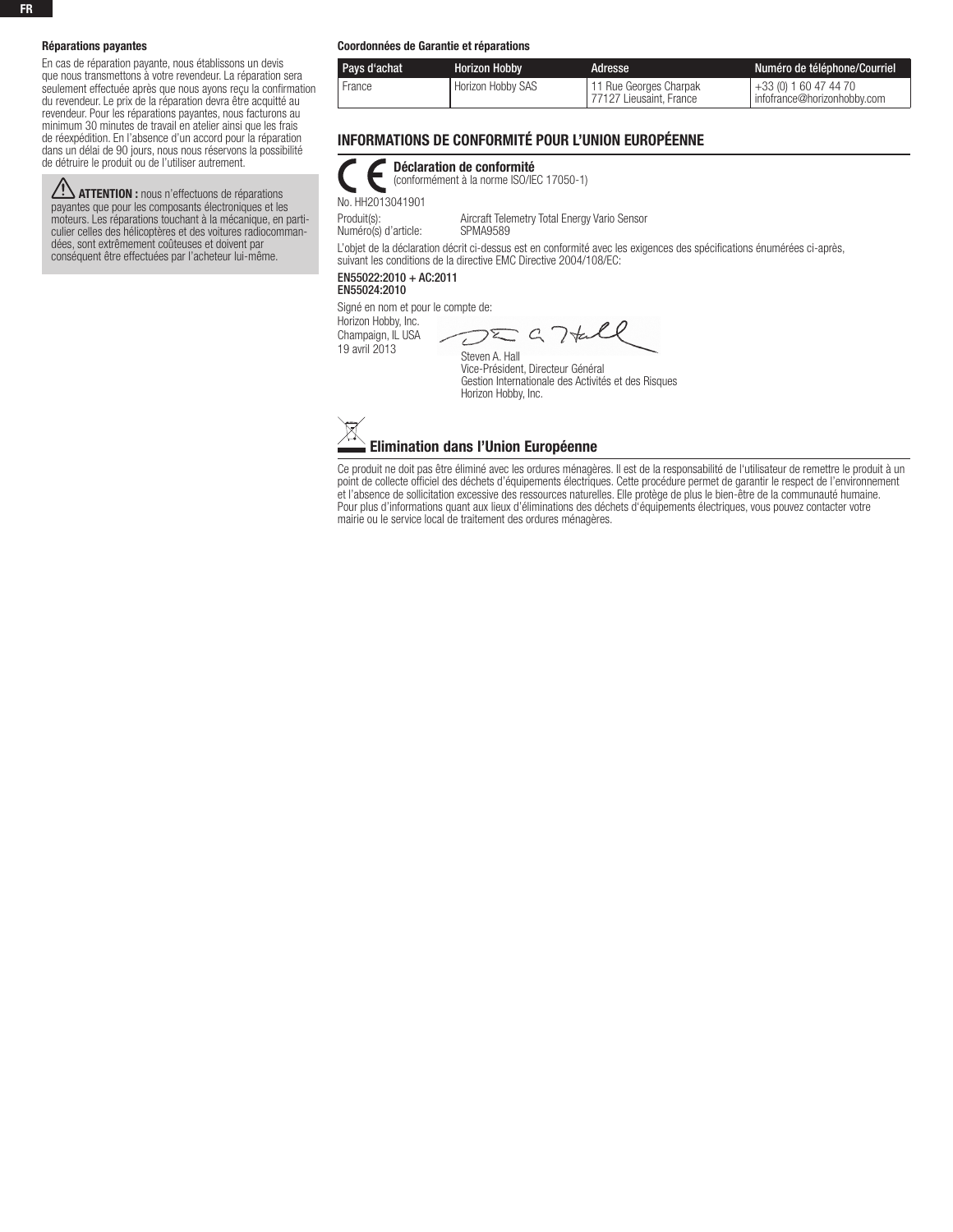

AVVISO: Istruzioni, garanzie e tutti gli altri documenti accessori sono soggetti a modifiche a totale discrezione di Horizon Hobby, Inc. Per avere documentazione aggiornata sul prodotto, visitare il sito Web www.horizonhobby.com e fare clic sulla scheda di supporto per questo prodotto.

#### Significato dei termini particolari:

In tutta la documentazione relativa al prodotto sono utilizzati i seguenti termini per indicare vari livelli di potenziale pericolo durante il funzionamento:

AVVISO: procedure che, se non sono seguite correttamente, possono creare danni materiali E nessuna o scarsa possibilità di lesioni.

ATTENZIONE: procedure che, se non sono seguite correttamente, possono creare danni materiali E possibili gravi lesioni.

AVVERTENZA: Procedure che, se non debitamente seguite, espongono alla possibilità di danni alla proprietà fisica o possono comportare un'elevata possibilità di provocare ferite superficiali.

AVVERTENZA : leggere TUTTO il manuale di istruzioni e prendere familiarità con le caratteristiche del prodotto, prima di farlo funzionare. Un utilizzo scorretto del prodotto può causare danni al prodotto stesso, alle persone o alle cose, provocando gravi lesioni.

Questo è un prodotto di hobbistica sofisticato e NON un giocattolo. È necessario farlo funzionare con cautela e responsabilità e avere conoscenze basilari di meccanica. Se questo prodotto non è utilizzato in maniera sicura e responsabile potrebbero verificarsi lesioni o danni al prodotto stesso o ad altre proprietà. Non è un prodotto adatto a essere utilizzato dai bambini senza la diretta supervisione di un adulto. Non tentare di smontare il prodotto, di utilizzare componenti incompatibili o di potenziarlo in alcun modo senza previa approvazione di Horizon Hobby, Inc. Questo manuale contiene le istruzioni per un funzionamento e una manutenzione sicuri. È fondamentale leggere e seguire tutte le istruzioni e le avvertenze del manuale prima di montare, configurare o far funzionare il Prodotto, al fine di utilizzarlo correttamente e di evitare danni o lesioni gravi.

Almeno 14 anni. Non è un giocattolo.

# SPMA9589 AIRCRAFT TELEMETRY MANUALE del sensore Variometro

Il variometro Spektrum SPMA9589 utilizzato per la telemetria su aereo, si usa con il modulo di espansione X-BUS Spektrum TM1000. (SPM9548—venduto separatamente).

# Caratteristiche

Dimensioni (LxWxH): 30mm x 16mm x 8mm (L x W x H) **Peso: 4 g** Tensione ingresso: da 3,5 a 9,6V Calibrazione: non richiesta da parte dell'utente Unità di misura: Metriche (metri) o Inglesi (piedi) Sensibilità: 5 cm/sec Risoluzione: 0.3 m

Quota massima: 6096 m Temperatura: da 0° a 50°C

# Articoli Compresi



Informazioni per l'installazione

Inserire la prolunga X-BUS tra il sensore Variometro e la porta X-BUS del modulo di telemetria TM1000. Il sensore ha due porte a cui si connette la prolunga X-BUS e si possono usare indifferentemente per il sensore. Quando si usano vari sensori, è richiesto un concatenamento a margherita.

IMPORTANTE: accertarsi che il trasmettitore e/o l'applicazione STi siano aggiornati all'ultima versione.

Montare il modulo TM1000 vicino al ricevitore in una posizione da cui si possa collegare la porta DATA del ricevitore a quella del modulo di telemetria con il cavetto dati da 5 cm. Si può usare del nastro biadesivo per fissare il modulo TM1000 o avvolgerlo nella spugna insieme al ricevitore. Collegare il cavo dati da una parte alla porta del TM1000 contrassegnata DATA e dall'altra alla porta DATA del ricevitore.

AVVISO: fissare l'antenna in modo che passi lontano da materiali metallici o conduttivi.

# Connessione (binding)

Per le istruzioni specifiche far riferimento ai manuali del trasmettitore, ricevitore, STi o modulo di telemetria (TM1000). Per la compatibilità del sensore si prega di fare riferimento alle pagine relative all'articolo su spektrumrc.com oppure horizonhobby.com.

## Installazione

Il sensore del Variometro si installa facilmente in qualsiasi tipo di aliante. Il sensore legge accuratamente anche i minimi cambiamenti di pressione per determinare il rateo di salita e la quota. Montare il sensore usando nastro biadesivo. È importante montare il sensore all'interno dell'aereo collocandolo in una posizione che offra un ambiente barometrico stabile. In molti alianti, noi consigliamo di montare il sensore all'interno della fusoliera ma lontano da qualsiasi apertura come capottine, portelli, giunti alari, ecc.

Se durante il volo, la lettura della quota varia in relazione alla velocità, spostare il sensore in una posizione più stabile. Questa situazione è più critica su aerei motorizzati, dove il flusso d'aria generato dall'elica, potrebbe cambiare la pressione all'interno della fusoliera.

# durata della garanzia

#### Periodo di garanzia

Garanzia esclusiva - Horizon Hobby, Inc., (Horizon) garantisce che i prodotti acquistati (il "Prodotto") sono privi di difetti relativi ai materiali e di eventuali errori di montaggio. Il periodo di garanzia è conforme alle disposizioni legali del paese nel quale il prodotto è stato acquistato. Tale periodo di garanzia ammonta a 6 mesi e si estende ad altri 18 mesi dopo tale termine.

#### Limiti della garanzia

(a) La garanzia è limitata all'acquirente originale (Acquirente) e non è cedibile a terzi. L'acquirente ha il diritto a far riparare o a far sostituire la merce durante il periodo di questa garanzia. La garanzia copre solo quei prodotti acquistati presso un rivenditore autorizzato Horizon. Altre transazioni di terze parti non sono coperte da questa garanzia. La prova di acquisto è necessaria per far valere il diritto di garanzia. Inoltre, Horizon si riserva il diritto di cambiare o modificare i termini di questa garanzia senza alcun preavviso e di escludere tutte le altre garanzie già esistenti

(b) Horizon non si assume alcuna garanzia per la disponibilità del prodotto, per l'adeguatezza o l'idoneità del prodotto a particolari previsti dall'utente. è sola responsabilità dell'acquirente il fatto di verificare se il prodotto è adatto agli scopi da lui previsti.

(c) Richiesta dell'acquirente – spetta soltanto a Horizon, a propria discrezione riparare o sostituire qualsiasi prodotto considerato difettoso e che rientra nei termini di garanzia. Queste sono le uniche rivalse a cui l'acquirente si può appellare, se un prodotto è difettoso.

Horizon si riserva il diritto di controllare qualsiasi componente utilizzato che viene coinvolto nella rivalsa di garanzia. Le decisioni relative alla sostituzione o alla riparazione avvengono solo in base alla discrezione di Horizon. Questa garanzia non copre dei danni superficiali o danni per cause di forza maggiore, uso errato del prodotto, negligenza, uso ai fini commerciali, o una qualsiasi modifica a qualsiasi parte del prodotto.

Questa garanzia non copre danni dovuti ad una installazione errata, ad un funzionamento errato, ad una manutenzione o un tentativo di riparazione non idonei a cura di soggetti diversi da Horizon. La restituzione del prodotto a cura dell'acquirente, o da un suo rappresentante, deve essere approvata per iscritto dalla Horizon.

#### Limiti di danno

Horizon non si riterrà responsabile per danni speciali, diretti, indiretti o consequenziali; perdita di profitto o di produzione; perdita commerciale connessa al prodotto, indipendentemente dal fatto che la richiesta si basa su un contratto o sulla garanzia. Inoltre la responsabilità di Horizon non supera mai in nessun caso il prezzo di acquisto del prodotto per il quale si chiede la responsabilità. Horizon non ha alcun controllo sul montaggio, sull'utilizzo o sulla manutenzione del prodotto o di combinazioni di vari prodotti. Quindi Horizon non accetta nessuna responsabilità per danni o lesioni derivanti da tali circostanze. Con l'utilizzo e il montaggio del prodotto l'utente acconsente a tutte le condizioni, limitazioni e riserve di garanzia citate in questa sede. Qualora l'utente non fosse pronto ad assumersi tale responsabilità associata all'uso del prodotto, si suggerisce di di restituire il prodotto intatto, mai usato e immediatamente presso il venditore.

#### Indicazioni di sicurezza

Questo è un prodotto sofisticato di hobbistica e non è un giocattolo. Esso deve essere manipolato con cautela, con giudizio e richiede delle conoscenze basilari di meccanica e delle facoltà mentali di base. Se il prodotto non verrà manipolato in maniera sicura e responsabile potrebbero risultare delle lesioni, dei gravi danni a persone, al prodotto o all'ambiente circostante. Questo prodotto non è concepito per essere usato dai bambini senza una diretta supervisione di un adulto. Il manuale del prodotto contiene le istruzioni di sicurezza, di funzionamento e di manutenzione del prodotto stesso. È fondamentale leggere e seguire tutte le istruzioni e le avvertenze nel manuale prima di mettere in funzione il prodotto. Solo così si eviterà un utilizzo errato e di preverranno incidenti, lesioni o danni.

#### Domande, assistenza e riparazioni

Il vostro negozio locale e/o luogo di acquisto non possono fornire garanzie di assistenza o riparazione senza previo colloquio con Horizon. questo vale anche per le riparazioni in garanzia. Quindi in tale casi bisogna interpellare un rivenditore, che si metterà in contatto subito con Horizon per prendere una decisione che vi possa aiutare nel più breve tempo possibile.

## Manutenzione e riparazione

Se il prodotto deve essere ispezionato o riparato, si prega di rivolgersi ad un rivenditore specializzato o direttamente ad Horizon. il prodotto deve essere Imballato con cura. Bisogna far notare che i box originali solitamente non sono adatti per effettuare una spedizione senza subire alcun danno. Bisogna effettuare una spedizione via corriere che fornisce una tracciabilità e un'assicurazione, in quanto Horizon non si assume alcuna responsabilità in relazione alla spedizione del prodotto.

Inserire il prodotto in una busta assieme ad una descrizione dettagliata degli errori e ad una lista di tutti i singoli componenti spediti. Inoltre abbiasmo bisogno di un indirizzo completo, di un numnero di telefono per chiedere ulteriori domande e di un indirizzo e-mail.

#### Garanzia a riparazione

Le richieste in garanzia verranno elaborate solo se è presente una prova d'acquisto in originale proveniente da un rivenditore specializzato autorizzato, nella quale è ben visibile la data di acquisto. Se la garanzia viene confermata, allora il prodotto verrà riparato o sostituito. Questa decisione spetta esclusivamente a Horizon Hobby.

#### Riparazioni a pagamento

Se bisogna effettuare una riparazione a pagamento, effettueremo un preventivo che verrà inoltrato al vostro rivenditore. La riparazione verrà effettuata dopo l'autorizzazione da parte del vostro rivenditore. La somma per la riparazione dovrà essere pagata al vostro rivenditore. Le riparazioni a pagamento avranno un costo minimo di 30 minuti di lavoro e in fattura includeranno le spese di restituzione. Qualsiasi riparazione non pagata e non richiesta entro 90 giorni verrà considerata abbandonata e verrà gestita di conseguenza.

**ZEV ATTENZIONE:** Le riparazioni a pagamento sono disponibili solo sull'elettronica e sui motori. Le riparazioni a livello meccanico, soprattutto per gli elicotteri e le vetture RC sono molto costose e devono essere effettuate autonomamente dall'acquirente.